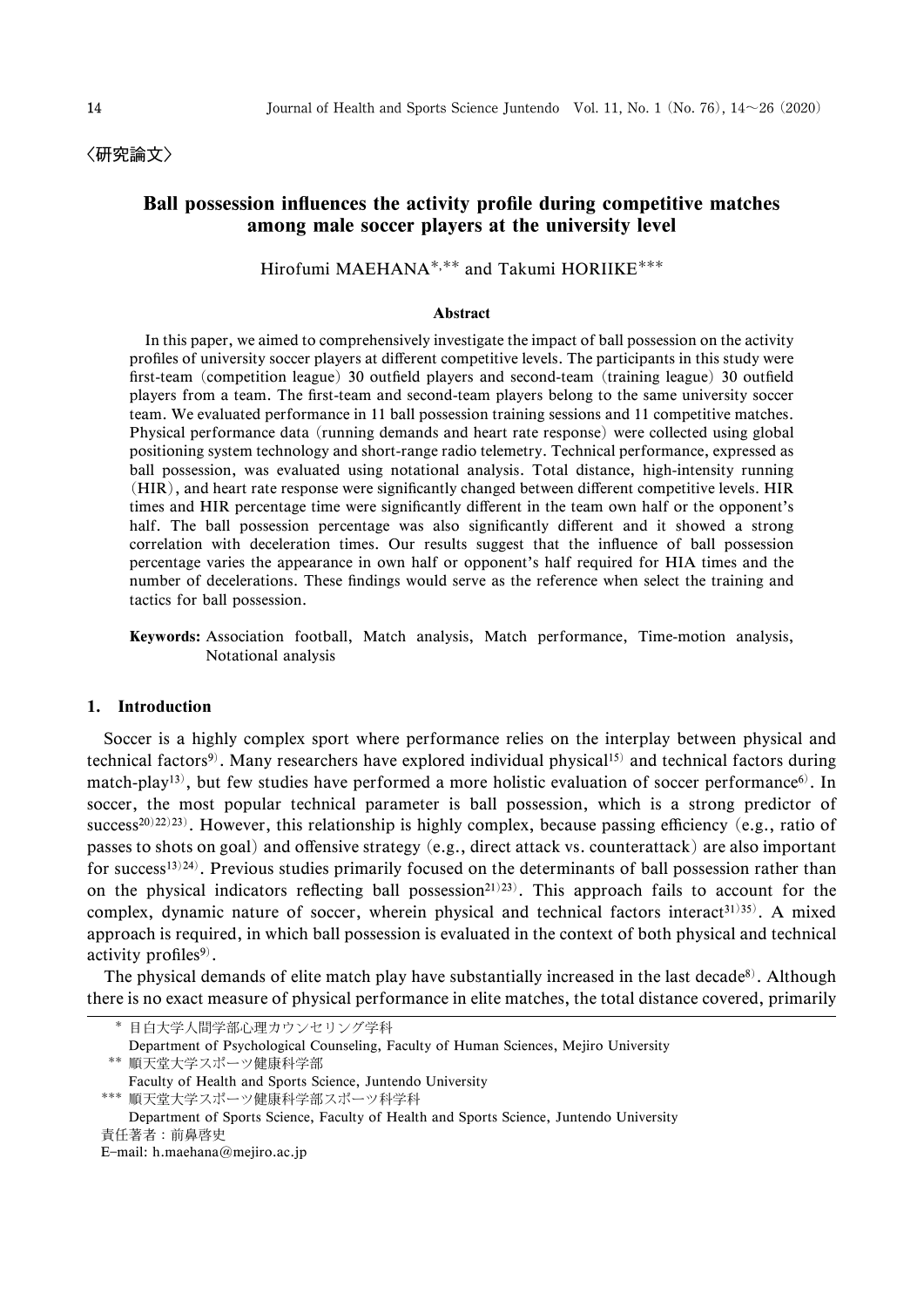while high-intensity running  $(HIR)$ , may represent a useful measure of performance<sup>32)</sup>. Currently, global positioning system (GPS) technology is widely used for evaluating physical performance in team sports, providing quantitative data on speed, duration, and distance characterising locomotor patterns throughout the match<sup>28)</sup>. When studying physical performance during match play, locomotion is often categorized based on movement speed, resulting in categories such as standing, sprinting, acceleration, or deceleration<sup>5)7)39</sup>). In addition, previous research has been conducted on the temporal patterns of acceleration and deceleration during the match-play. In particular, it has described pointed out that deceleration may affect performance due to the physical load involved<sup>5)</sup>. Mohr et al.  $(2003)^{32}$  reported that HIR distance is longer for top-level players than for moderate-level players. However, previous studies did not investigate the importance of technical factors on HIR parameters during elite matches.

Heart rate (HR) is a good indicator of exercise intensity and can be used to quantify physical performance during matches<sup>2)29)</sup>. Although it is expected that HR differences will reflect the variability of HIR parameters during ball possession and retention among players of the team controlling the match, the magnitude of this effect should be clarified. Bradley et al.  $(2013)^9$  suggested that ball possession does not influence the team's overall activity profile but does impact HIR efforts and technical performance elements.

Traditionally, investigations into the passing behaviours of elite soccer athletes have employed notational analysis focused on variables such as pass frequency or pass streak, and their correlation with game performance<sup>17)19)</sup>. Notational analysis is applied to clarify the relationship of performance with various technical parameters<sup>37)</sup>. Reep and Benjamin  $(1968)^{36}$ , who were the first to systematically study passing behaviour in elite soccer athletes, collected data from 3213 matches played between 1953 and 1963 and reported two major findings: (i) nearly  $80\%$  of goals were scored after three or fewer successive passes, and (ii) one goal was scored for every 10 shots. More recently, Hughes and Franks  $(2005)^{18}$  proposed a standardized method for counting successive passes and re-examined the correlation between shots and goals, which revealed that successful teams attempted shots after a greater number of successive passes and achieved more goals per possession during "possession play" (longer passing sequences, more ball contact) than during "direct play" (shorter passing sequences, less ball contact). To facilitate adequate evaluation of player and team performance, both ball possession and positional data should be considered. Notational analysis of ball possession data helps quantify interactions between the players in possession of the ball and their teammates. Thus, notational analysis may be useful for evaluating technical performance, and the outcomes could serve as feedback for players and as information for their coaches, who may plan better training strategies.

Already, a study has been conducted on the outcome of the English premier league match and the ball possession during the match<sup>20)</sup>. Regardless of the score of the match, it is reported that the winning team has a much higher ball during the match than the losing team. However, it is suggested that this is not due to a specific team strategy, but due to different competitive levels at players. Therefore, it is necessary to consider the effect on the ball possession due to differences in the player's competitive levels. Therefore, depending on the competitive levels of the same team, more specific knowledge can be presented by examining the relationship between ball possession activity profiles during competitive matches and training in detail.

Our goal was to comprehensively investigate the impact of ball possession on activity profiles of university soccer players at different competitive levels. For this purpose, we enrolled players from the competition league (first-team) and training league (second-team) of the same university, and compared ball possession activity profiles during training and competitive matches. We hypothesized that ball possession activity profiles would be better for first-team than for second-team players. This is because physical demand increases as the level of competition increases and is therefore considered proportional to physical demand during the match. The outcomes of this research should be useful to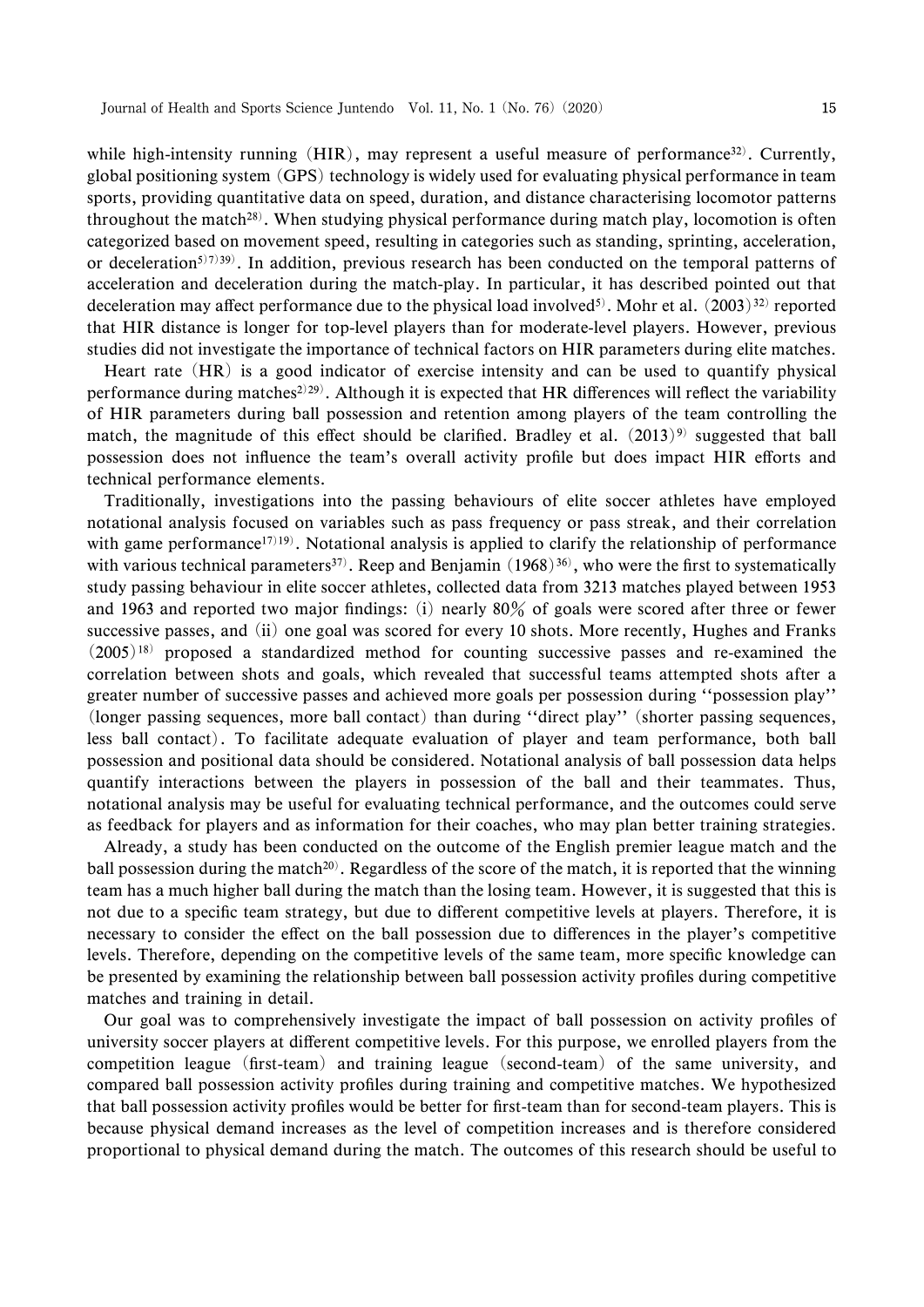coaches and team staff, who may take these findings into consideration when planning physical and technical training sessions.

### 2. Methods

### 2.1. Participants

The participants in this study were 30 first-team outfield players from a team registered in the 2017 Kanto University League division 1 (competition league; first-team), and 30 second-team outfield players from a team registered in the 2017 Kanto University Independence League division 2 (training league; second-team). The first-team and second-team players belong to the same university soccer team. The Independence League is a training league for university soccer players in Japan. In addition, the first-team included 3 outfield players in Universiade Japan National Team and one outfield player in the under-20 Japan National Team. The physical characteristics of participants are shown in Table 1 for both teams. Both teams held training sessions five times a week during the measurement period. All training sessions were approximately 2 hours, and a fitness-based session was conducted once or twice each week. The remainder of the training sessions comprised technical and tactical training. The fitnessbased sessions involved a mixture of endurance and/or sprint training. All participants were aware of the study methods, procedures, and risks, and signed an informed consent document before participating in the study. This study was conducted according to the Declaration of Helsinki and was approved by our university's Ethics Committee for Human Experiments.

### 2.2. Experimental design

Both the first-team and the second-team teams had ball possession training sessions and competitive matches measured 11 times (i.e., competition league 11 matches for the first-team and training league 11 matches for the second-team). In the matches, data of matches lasting more than 80 minutes were extracted. The number of samples obtained was 99 (i.e., central defenders; 25, wide defenders; 23, central midfielders; 21, wide midfielders; 17 and forwards; 13) for the first-team and 101 (i.e., central defenders; 24, wide defenders; 23, central midfielders; 20, wide midfielders; 18 and forwards; 16) for the second-team. No player was sent off in any of the measured matches. The outline is shown in Figure 1. The ball possession training sessions were conducted 5 times, with a trial time of 90 seconds and a set of intervals of 30 seconds as one set at 30 m $\times$  15 m size 30 minutes before the start of the match. Ten outfield players participated, 4 versus 4, plus 2 floaters who played with the team in possession of the ball (Figure 2). The standard matches lasted for two equal periods of 45 minutes each, plus any additional overtime when necessary. The halftime interval was 15 minutes. Matches were played on artificial turf and natural grass pitches measuring 105 m  $\times$  68 m (length  $\times$  width) in either case, which conforms to the official soccer rules. Goals of 2.44  $m \times 7.32$  m $\times$  1.9 m (height  $\times$  width  $\times$  depth) and official balls were used during the matches. Both the first- and second-team teams used a traditional

| Variables                           | First team players | Second team players | Effect size |  |
|-------------------------------------|--------------------|---------------------|-------------|--|
| Age (years)                         | $20.0 \pm 0.8$     | $20.1 \pm 1.0$      | 0.1         |  |
| Height $(cm)$                       | $174.8 \pm 5.2$    | $176.3 \pm 3.8$     | 0.3         |  |
| Body weight $(kg)$                  | $68.0 \pm 6.3$     | $67.7 \pm 4.5$      | 0.1         |  |
| Skeletal muscle mass $(kg)$         | $34.3 \pm 3.2$     | $34.2 \pm 2.6$      | 0.0         |  |
| Body fat $(\frac{9}{6})$            | $11.7 \pm 2.5$     | $11.8 \pm 2.5$      | 0.0         |  |
| Body mass index $(kg \cdot m^{-2})$ | $22.2 + 1.3$       | $21.8 \pm 1.6$      | 1.8         |  |
|                                     |                    |                     |             |  |

Table 1 Physical characteristics of the study participants

The participants were selected from among outfield players of the first (competition league; first team) and second (training league; second team) soccer divisions of the same university. Mean values  $\pm$  SD of 30 of players (n=30) are shown.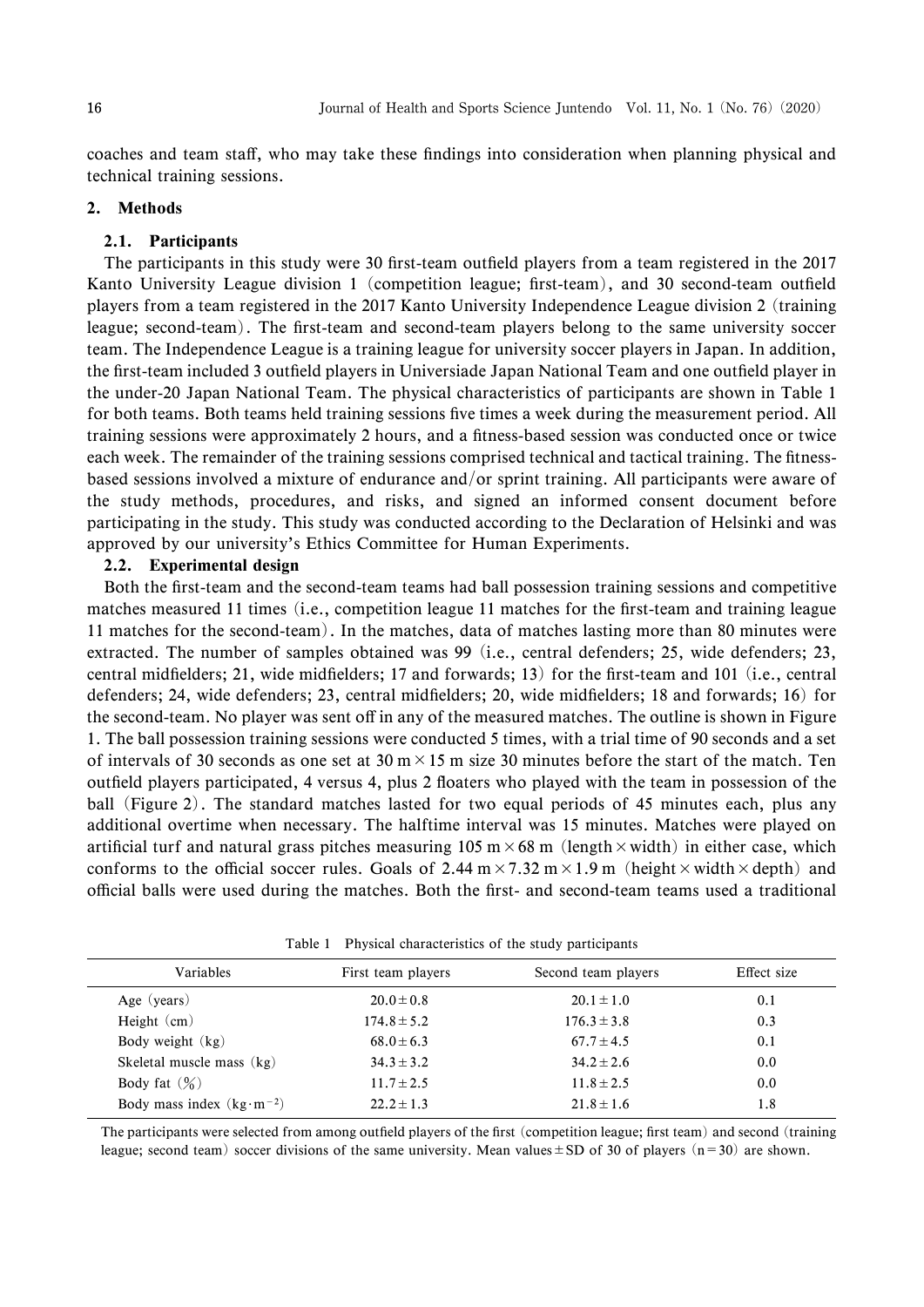|                                                             | <b>Ball possession training sessions</b><br>(warm-up before competition match)                                                                                                                                                                                                                                                                                                                                                                                                                                        | <b>Competition matches</b>                                                                                            |  |
|-------------------------------------------------------------|-----------------------------------------------------------------------------------------------------------------------------------------------------------------------------------------------------------------------------------------------------------------------------------------------------------------------------------------------------------------------------------------------------------------------------------------------------------------------------------------------------------------------|-----------------------------------------------------------------------------------------------------------------------|--|
| Number of<br>measurements                                   | - Training sessions measured 11 times<br>$\checkmark$ First team II times / Second team II times                                                                                                                                                                                                                                                                                                                                                                                                                      | - Competition matches measured 11 times<br>$\checkmark$ First team 11 times / Second team 11 times                    |  |
| Data collection                                             | - Physical performance<br>Running demands<br>Heart rate response                                                                                                                                                                                                                                                                                                                                                                                                                                                      | - Physical performance<br>Running demands<br>Heart rate response<br>- Technical performance<br><b>Ball</b> possession |  |
| <b>Number of samples</b><br>by competitive<br><b>levels</b> | - First team players $(n=30)$ ; Ten outfield players were selected every 11 matches (including training sessions)<br>$\checkmark$ Total 99 samples (central defenders; 25, wide defenders; 23, central midfielders; 21, wide midfielders; 17 and forwards; 13)<br>- Second team players $(n=30)$ ; Ten outfield players were selected every 11 matches (including training sessions)<br>Total 101 samples (central defenders; 24, wide defenders; 23, central midfielders; 20, wide midfielders; 18 and forwards; 16) |                                                                                                                       |  |
| <b>Outcomes</b>                                             | - Table 2<br>- Table 3, Table 4, Table 5, Table 6                                                                                                                                                                                                                                                                                                                                                                                                                                                                     |                                                                                                                       |  |

Figure 1. The outline shows the number of measurements, data collection, number of samples by competitive levels and outcomes for ball possession training sessions and competition matches.



Figure 2. Ball possession training. These training sessions were conducted as four (light pictograms) versus four (dark pictograms) outfield players, plus two floaters (grey pictograms).



Figure 3. Playing formation. The  $4-4-2$  playing formation consisted of four defenders (two central defenders and two wide defenders), four midfielders (two central midfielders and two wide midfielders), and two forwards.

rigid playing system 442 (Figure 3). Both teams' ball possession training sessions and the matches were led by the same coaching staff and used tactics based on possession.

### 2.3. Time-motion analysis to evaluate physical performance

### 2.3.1. Data collection

Physical performance was evaluated in terms of running distance and speed data, which were collected using 15 Hz GPS units (SPI-HPU; GPSports Systems, Canberra, Australia) placed on each player's upper back, inside a pocket sewn into the undershirt. The validity and reliability of such measurements were reported previously<sup>4)</sup>. After each training session and match, the recorded data were exported to dedicated software (Team AMS; GPSports Systems, Canberra, Australia) for motion analysis.

#### 2.3.2. Running demands

Player movement speeds were calculated as described previously<sup>7)39)</sup>, and locomotion was classified into the following categories: standing  $(< 0.4 \text{ km} \cdot \text{h}^{-1})$ , walking  $(0.4 - 6.0 \text{ km} \cdot \text{h}^{-1})$ , low-speed running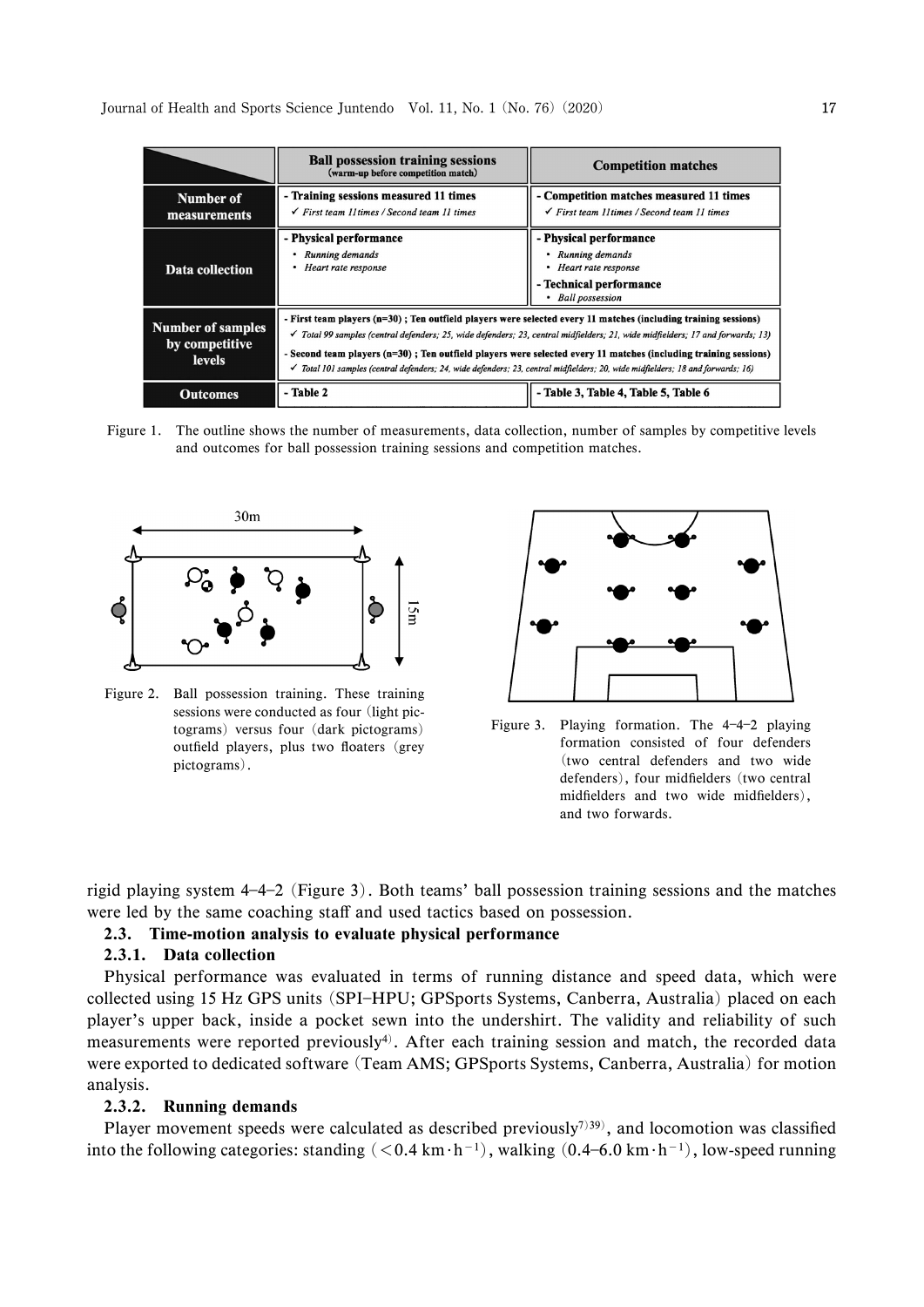$(6.0-12.0 \text{ km} \cdot \text{h}^{-1})$ , moderate-speed running  $(12.0-18.0 \text{ km} \cdot \text{h}^{-1})$ , high-speed running  $(18.0-24.0 \text{ km})$  $\cdot$ h<sup>-1</sup>), and sprinting ( $\geq$ 24.0 km·h<sup>-1</sup>). HIR was defined as movement speed  $>$ 18.0 km·h<sup>-1</sup>. The distances covered at various speeds were summed to determine the total distance covered during each training session and match.

Acceleration and deceleration were calculated as described previously<sup>5)</sup> and classified into the following locomotion patterns: low acceleration  $(Lacc)$   $(1-2 m \cdot s^{-2})$ , moderate acceleration  $(Macc)$  $(2-3 \text{ m} \cdot \text{s}^{-2})$ , high acceleration  $(\text{Hacc})$   $(>3 \text{ m} \cdot \text{s}^{-2})$ , low deceleration  $(\text{Ldec})$   $(1-2 \text{ m} \cdot \text{s}^{-2})$ , moderate deceleration (Mdec)  $(2-3 \text{ m} \cdot \text{s}^{-2})$ , and high deceleration (Hdec)  $(>3 \text{ m} \cdot \text{s}^{-2})$ .

## 2.3.3. Analysis of the distribution of HIR efforts across the playing field

HIR efforts and HIR percent time in each field zone (own half and opponent's half) were obtained using dedicated software (Team AMS; GPSports Systems, Canberra, Australia). HIR efforts across the halfway line were counted for the half in which the effort ended.

### 2.3.4. Heart rate monitoring

HR responses were recorded using a short-range radio telemetry device (polar T34; Polar Electro, Kempele, Finland). For each player, the maximal HR (HRmax) was estimated as  $HRmax = 220$ age<sup>38)</sup>. HR zones were defined based on thresholds relative to HRmax<sup>2)29)</sup>, as follows: <70%HRmax, 71-80%HRmax, 81-90%HRmax, 91-95%HRmax, and  $\geq$ 95%HRmax. The percent time spent at HRmax and in each HR zone were reported.

#### 2.4. Notational analysis to evaluate technical performance

#### 2.4.1. Data collection

Video footage of the matches was recorded using two video cameras (HDR-CX420 and HDR-PJ390; Sony, Tokyo, Japan) and analysed to track the movements of individual players. One stationary camera was placed high in the stands, at the level of the halfway line. The other camera was placed behind the goal line to record sideward movements. The validity of collecting data by video camera was reported previously<sup>27)</sup>.

### 2.4.2. Data analysis and reliability

All video footage was initially created for compatibility with Final Cut  $Pro^{\circ}$  (version 9.0; Apple, San Francisco, CA, USA) and then converted to Windows Media Video format for further analysis. Ball possessions were recorded on an electronic spreadsheet. Two skilled analysts with over five years of expertise in notational analysis observed each match twice, with approximately one month between the two analyses to avoid the learning effect. The analysts were not directly involved in the study design. Inter-observer agreement was evaluated as Cohen's kappa<sup>12)</sup>, as described previously<sup>26)</sup>. Cohen's kappa statistics ranged from 0.81 to 0.92, with a mean of 0.85, indicating that the measurements were reliable.

# 2.4.3. Definition of ball possession

Ball possession started when a player gained possession of the ball by any means other than from a player on the same team. The player must have had enough control over the ball to be able to deliberately influence its subsequent direction. Ball possession comprised a series of passes between players on the same team, but ended immediately when one of the following events occurred: a) the ball went out of play, b) the ball touched a player on the opposing team (e.g., by means of a tackle or an intercepted pass), or c) an infringement of the rules takes place  $(e.g., a player is offset or a four is$ committed). Momentary touches that did not significantly change the direction of the ball were excluded<sup>33)</sup>. Thus, ball possession was calculated as the proportion of time that a subject's own team held the ball<sup>13)</sup>. The ball possession time (sec) and ball possession percentage (i.e., ball possession time /actual playing time  $\times$  100) were calculated based on competitive matches measured 11 times, data on ball possession training sessions are not included.

#### 2.5. Statistical analysis

Data are presented as means  $\pm$  standard deviations. All calculations were performed using Statistical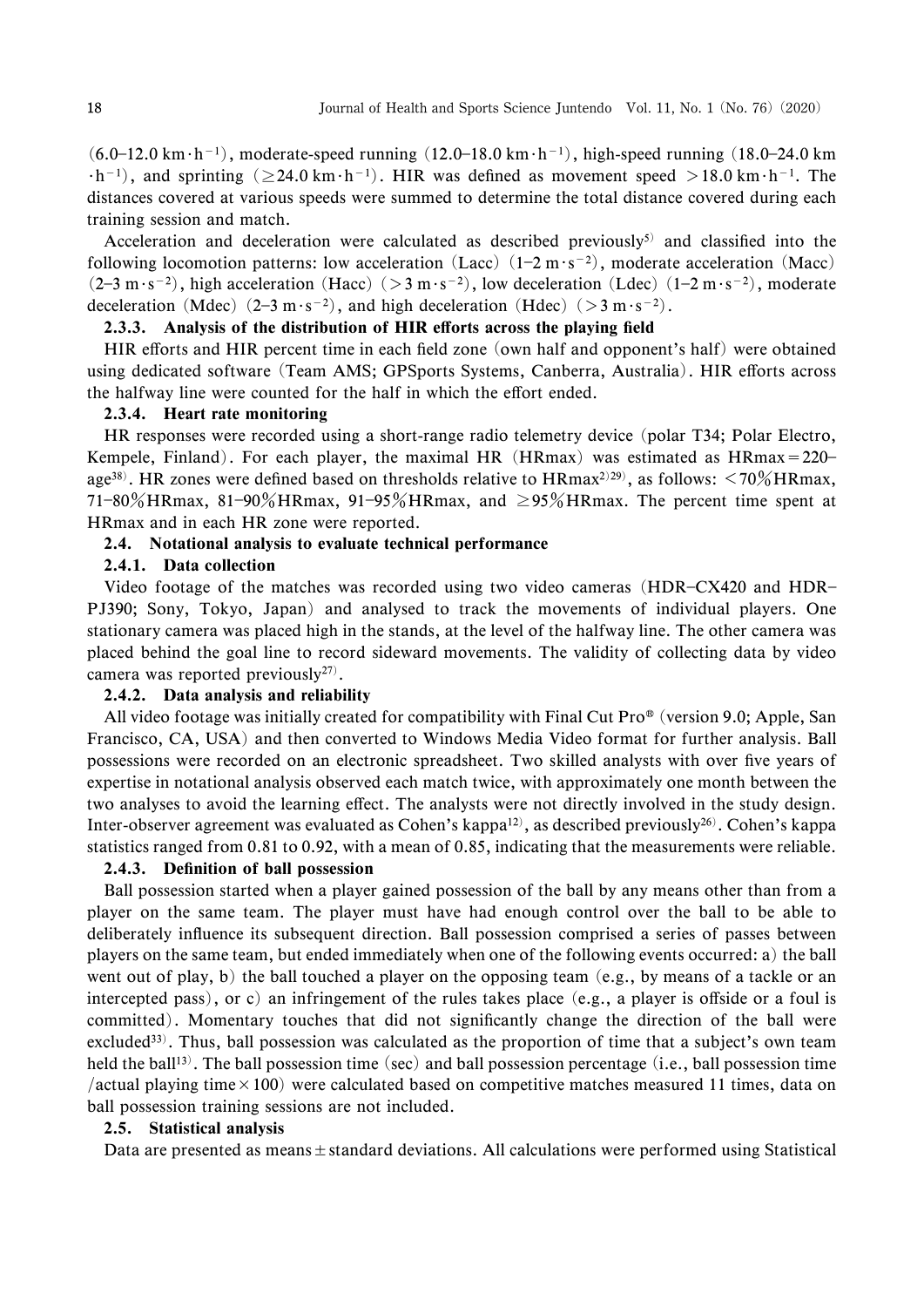Package for Social Sciences (SPSS) version 17.0 (IBM Corp., Chicago, IL, USA). Between-team differences were assessed using the Student paired t-test. Pearson's correlation analysis was used to assess the relationship between ball possession percentage and different performance factors including distance covered and HIR. Absolute standardized effect size was provided to supplement the findings. Statistical significance was set at  $p < 0.05$ .

#### 3. Results

### 3.1. Physical performance during ball possession training sessions

The physical performance noted in ball possession training sessions is summarized in Table 2. Compared to second-team players, first-team players covered a significantly shorter total distance  $(878.8 \pm 16.4 \text{ vs. } 909.6 \pm 26.2 \text{ m})$  but higher HIR distance  $(11.4 \pm 0.9 \text{ vs. } 7.8 \pm 0.6 \text{ m})$  (effect size 1.2-1.8, p<0.01 for both comparisons). Distances covered during low-speed running, high-speed running, and sprinting also differed significantly between the two teams (effect size 1.8-1.9,  $p < 0.01$  for all comparisons).

The maximum speed was significantly higher (effect size 1.6,  $p < 0.01$ ), whereas the mean speed was significantly lower (effect size 1.8,  $p < 0.01$ ) among first-team players than among second-team players. The number accelerations and decelerations were significantly higher in second-team players than in first-team players for all locomotion patterns analysed (effect size 1.3–1.8,  $p < 0.01$  for all comparisons).

The mean HR (148.6 $\pm$ 2.7 vs. 159.8 $\pm$ 1.6 bpm) and mean percentage time of HRmax (73.1 $\pm$ 3.5%) vs. 79.3 $\pm$ 1.1%) were significantly smaller in first-team players than in second-team players (effect size 1.5–1.8,  $p < 0.01$  for both comparisons). Additionally, first-team players spent significantly more time in the lower HR zones (<70% HRmax,  $28.2 \pm 16.5\%$  vs.  $12.8 \pm 12.1\%$ ; 71-80% HRmax,  $44.4 \pm 10.7\%$ vs.  $24.8 \pm 14.7\%$ ; effect size 1.0-1.2, p < 0.01 for both comparisons), whereas second-team players spent more time in the higher HR zones  $(81-90\% \text{ HRmax}, 24.2 \pm 15.5\% \text{ vs. } 44.5 \pm 9.1\%, \text{ p} < 0.05; 91-$ 95% HRmax,  $2.1 \pm 6.2$ % vs.  $15.2 \pm 18.7$ %,  $p < 0.01$ ; effect size 0.9-1.3).

### 3.2. Physical performance during competitive matches

Table 3 summarizes the physical performance noted in competitive matches. Compared to secondteam players, first-team players covered a significantly longer total distance  $(12012.6 \pm 282.3 \text{ vs.})$ 10999.0  $\pm$  178.7 m) and HIR distance (1238.9  $\pm$  84.5 vs. 1081.6  $\pm$  115.5 m) (effect size 1.2–1.8, p < 0.01 for both comparisons). The distance covered during all activities was higher for the first team than for the second team (effect size 1.1–1.6,  $p < 0.01$  for all comparisons).

The two teams did not differ regarding acceleration efforts (effect size  $0.6-0.7$ ), but the second team had significantly more deceleration efforts for all locomotion patterns analysed (effect size 0.8–1.2, p  $\leq$ 0.05 for all comparisons).

The mean HR (158.4 $\pm$ 2.2 vs. 164.4 $\pm$ 2.4 bpm) and mean percent time spent at HRmax (78.5 $\pm$ 1.1  $\%$  vs. 81.5 ± 1.7  $\%$ ) were significantly higher for second-team players than for first-team players (effect size 1.4–1.6,  $p < 0.01$  for both comparisons). Additionally, first-team players spent significantly more time in the  $\langle 70\%$ HRmax zone  $(15.3 \pm 7.7\%$  vs.  $7.7 \pm 4.3\%$ ; effect size 1.1, p $\langle 0.01 \rangle$ , whereas secondteam players spent significantly more time in the 91–95% HRmax zone  $(4.4 \pm 5.0\% \text{ vs. } 16.0 \pm 10.9\%);$ effect size 1.1,  $p < 0.01$ ).

### 3.3. Distribution of HIR efforts across the playing field

The distribution of HIR efforts across the playing field is summarized in Table 4. For the first team, 83.2  $\pm$  9.9 and 114.0  $\pm$  25.5 HIR efforts (corresponding to 87.8  $\pm$  19.6% and 62.8  $\pm$  13.8% of HIR time) were performed in the team's own half and in the opponent's half of the playing field, respectively; for the second team, these values were  $49.1 \pm 7.8$  and  $63.9 \pm 10.1$  HIR efforts, respectively (corresponding to  $50.9 \pm 7.8\%$  and  $36.1 \pm 10.1\%$  of HIR time). Own-half values were significantly higher for the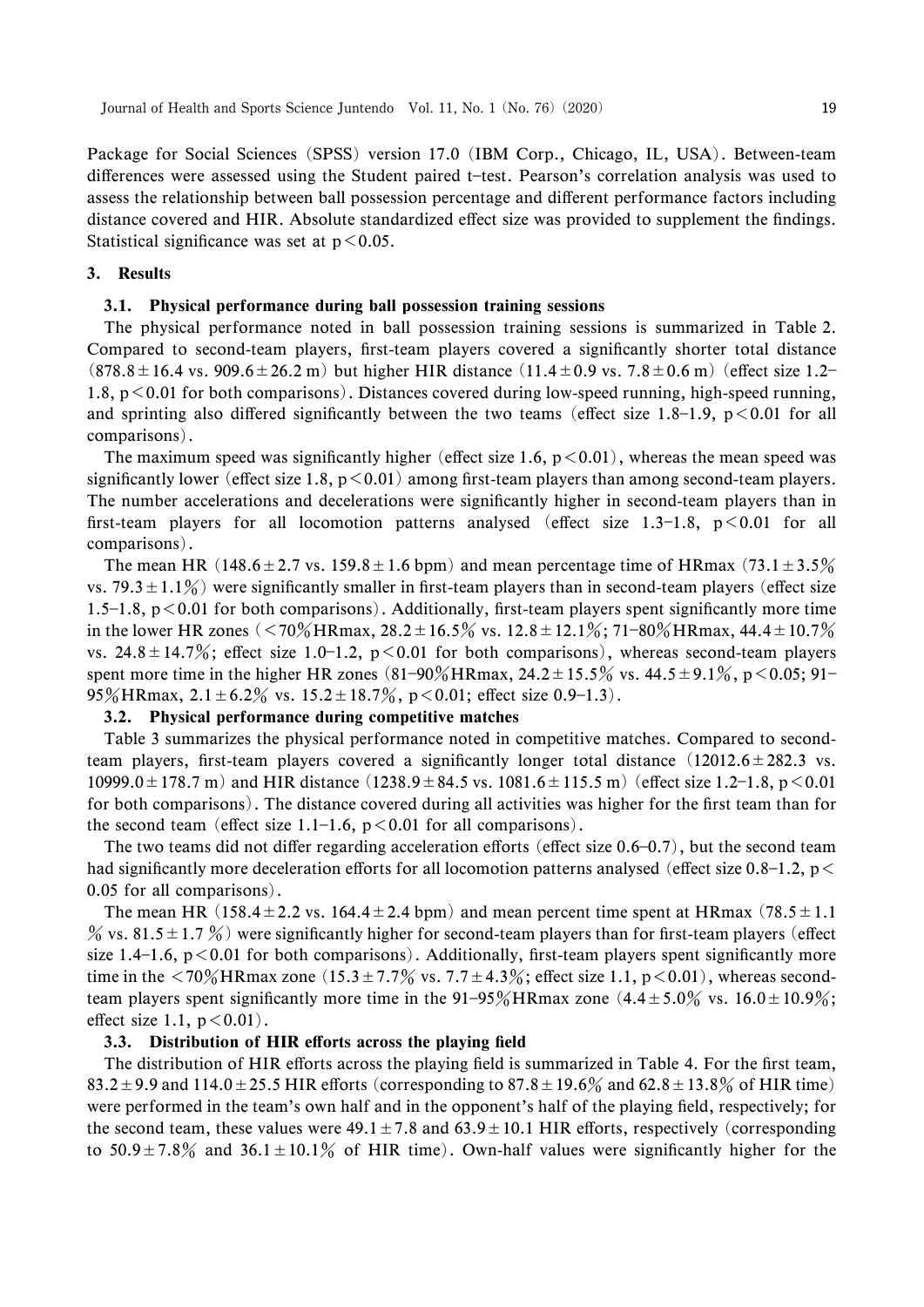| Variables                                                           | First team                                   | Second team                                                | ES  |
|---------------------------------------------------------------------|----------------------------------------------|------------------------------------------------------------|-----|
| Distance covered in various locomotion categories                   |                                              |                                                            |     |
| Standing [velocity $\leq 0.4$ km $\cdot$ h <sup>-1</sup> ]          | $0.9 \pm 0.2(m)$                             | $0.9 \pm 0.1(m)$                                           | 0.1 |
| Walking $[0.4-6 \text{ km} \cdot \text{h}^{-1}]$                    | $340.0 \pm 9.0(m)$                           | $343.2 \pm 20.1(m)$                                        | 0.2 |
| Low-speed running $[6-12 \text{ km} \cdot \text{h}^{-1}]$           | $370.6 \pm 9.7(m)$                           | $408.8 \pm 9.7(m)$ **                                      | 1.8 |
| Moderate-speed running $[12-18 \text{ km} \cdot \text{h}^{-1}]$     | $144.4 \pm 6.4(m)$                           | $148.9 \pm 7.5(m)$                                         | 0.6 |
| High-speed running $[18-24 \text{ km} \cdot \text{h}^{-1}]$         | $10.4 \pm 0.9(m)$ **                         | $7.8 \pm 0.6(m)$                                           | 1.7 |
| Sprinting $[ \geq 24 \text{ km} \cdot \text{h}^{-1} ]$              | $1.1 \pm 0.2(m)$ **                          | $0.0 \pm 0.1(m)$                                           | 1.9 |
| HIR $[>18.0 \text{ km} \cdot \text{h}^{-1}]$                        | $11.4 \pm 0.9(m)$ **                         | $7.8 \pm 0.6(m)$                                           | 1.8 |
| Total                                                               | $878.8 \pm 16.4(m)$                          | $909.6 \pm 26.4 \, (\mathrm{m})$ **                        | 1.2 |
| Moving speed                                                        |                                              |                                                            |     |
| Maximum speed                                                       | $24.3 \pm 0.7 (km \cdot h^{-1})$ **          | $22.0 \pm 1.0 (km \cdot h^{-1})$                           | 1.6 |
| Mean speed                                                          | $5.2 \pm 0.2 (km \cdot h^{-1})$              | $6.8 \pm 0.4$ (km $\cdot$ h <sup>-1</sup> ) <sup>**</sup>  | 1.8 |
| Number of acceleration efforts at the following acceleration ranges |                                              |                                                            |     |
| Lacc [acceleration: $1-2 \text{ m} \cdot \text{s}^{-2}$ ]           | $43.2 \pm 3.6$ (times)                       | $63.0 \pm 4.3$ (times) <sup>**</sup>                       | 1.8 |
| Macc $[2-3 \text{ m} \cdot \text{s}^{-2}]$                          | $19.2 \pm 1.4$ (times)                       | $30.0 \pm 3.0$ (times) <sup>**</sup>                       | 1.8 |
| Hacc $[>3 \text{ m} \cdot \text{s}^{-2}]$                           | $4.6 \pm 0.6$ (times)                        | $7.1 \pm 1.6$ (times) <sup>**</sup>                        | 1.4 |
| Number of deceleration efforts at the following deceleration ranges |                                              |                                                            |     |
| Ldec [deceleration: $1-2 \text{ m} \cdot \text{s}^{-2}$ ]           | $37.3 \pm 2.5$ (times)                       | $45.4 \pm 5.8$ (times) <sup>**</sup>                       | 1.3 |
| Mdec $\lceil 2-3 \text{ m} \cdot \text{s}^{-2} \rceil$              | $14.6 \pm 1.9$ (times)                       | $22.7 \pm 3.2$ (times)**                                   | 1.7 |
| Hdec $[>3 \text{ m} \cdot \text{s}^{-2}]$                           | $6.8 \pm 1.1$ (times)                        | $10.5 \pm 0.8$ (times)**                                   | 1.7 |
| <b>HR</b>                                                           |                                              |                                                            |     |
| Mean HR                                                             | $148.6 \pm 2.7$ (beats · min <sup>-1</sup> ) | $159.8 \pm 1.6$ (beats · min <sup>-1</sup> ) <sup>**</sup> | 1.8 |
| Mean %HRmax                                                         | $73.1 \pm 3.5\,(%)$                          | $79.3 \pm 1.1$ $\left(\frac{9}{10}\right)$ **              | 1.5 |
| Duration per HR zone                                                |                                              |                                                            |     |
| $<$ 70% HRmax                                                       | $28.2 \pm 16.5$ (%)**                        | $12.8 \pm 12.1\,(\%)$                                      | 1.0 |
| 71-80% HRmax                                                        | $44.4 \pm 10.7$ (%) <sup>**</sup>            | $24.8 \pm 14.7\,($ %)                                      | 1.2 |
| 81-90% HRmax                                                        | $24.2 \pm 15.5$ (%)                          | $44.5 \pm 9.1(\frac{0}{0})$ **                             | 1.3 |
| 91-95% HRmax                                                        | $2.1 \pm 6.2(\%)$                            | $15.2 \pm 18.7(\frac{9}{6})$ *                             | 0.9 |
| $\geq$ 95%HRmax                                                     | $1.1 \pm 3.3$ (%)                            | $2.6 \pm 5.9$ (%)                                          | 0.3 |

Table 2 Physical performance in ball possession training sessions

The indicated items were assessed during each training session, and mean values  $\pm$  SD of 11 sessions of players (n=10) are shown. Every 11 training sessions 10 outfield players were selected from the 30 players by both teams. \*p<0.05,  $*$ <sup>\*</sup> $p$  < 0.01. ES; Effect size, HIR; high-intensity running, Lacc; low acceleration, Macc; moderate acceleration, Hacc; high acceleration, Ldec; low deceleration, Mdec; moderate deceleration, Hdec; high deceleration, HR; heart rate, %HRmax; percentage of maximal HR.

second team (effect size 1.3,  $p < 0.01$  for HIR efforts and percent time), while opponent's-side values were significantly higher for the first team (effect size 1.2–1.3,  $p < 0.01$  for both HIR efforts and percent time).

### 3.4. Technical performance (Ball possession) in competitive matches

Table 5 summarizes the ball possession results. Compared to the second team, the first team had significantly shorter actual playing times  $(4340.5 \pm 161.1 \text{ vs. } 4462.5 \pm 74.9 \text{ sec}$ ; effect size 0.9, p  $\leq 0.01$ ),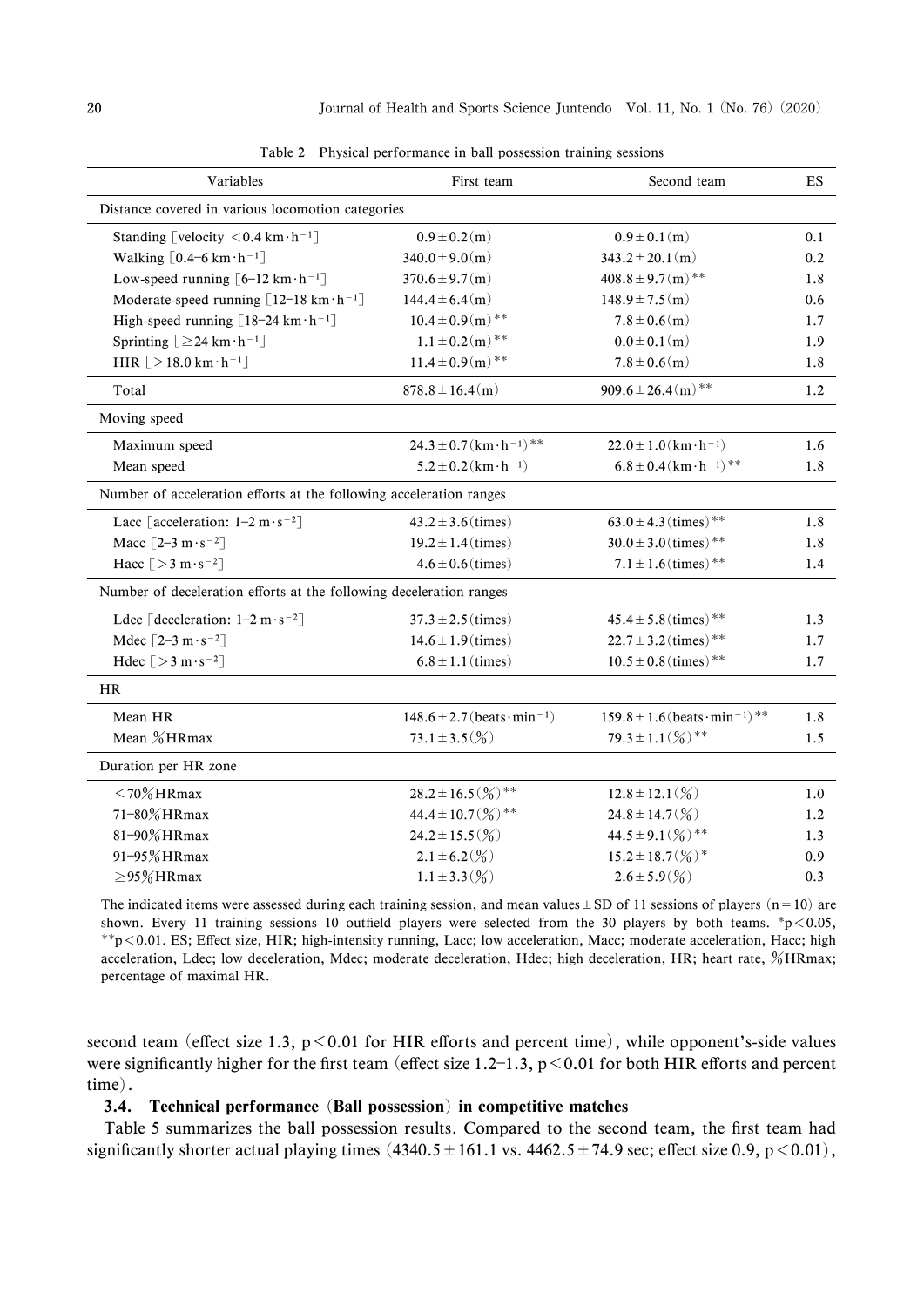| Distance covered in various locomotion categories<br>$5.0 \pm 1.1(m)$ **<br>$2.7 \pm 1.2(m)$<br>Standing [velocity $\leq 0.4$ km $\cdot$ h <sup>-1</sup> ]<br>1.4<br>$2999.8 \pm 70.8(m)$ **<br>Walking $[0.4-6 \text{ km} \cdot \text{h}^{-1}]$<br>$2888.3 \pm 53.6(m)$<br>1.3<br>$4787.8 \pm 161.5(m)$ **<br>Low-speed running $[6-12 \text{ km} \cdot \text{h}^{-1}]$<br>$4347.8 \pm 166.0(m)$<br>1.6<br>$2981.0 \pm 175.2(m)$ **<br>Moderate-speed running $[12-18 \text{ km} \cdot \text{h}^{-1}]$<br>$2678.7 \pm 149.5 \, (\mathrm{m})$<br>1.4<br>$964.0 \pm 72.2(m)$ **<br>High-speed running $[18-24 \text{ km} \cdot \text{h}^{-1}]$<br>$865.1 \pm 82.4(m)$<br>1.1<br>$274.9 \pm 15.0(m)$ **<br>Sprinting $[ \geq 24 \text{ km} \cdot \text{h}^{-1} ]$<br>$216.5 \pm 35.7(m)$<br>1.5<br>$1238.9 \pm 84.5(m)$ **<br>HIR $\lceil > 18.0 \text{ km} \cdot \text{h}^{-1} \rceil$<br>$1081.6 \pm 115.5$ (m)<br>1.2<br>$12012.6 \pm 282.3 \, (m)$ **<br>$10999.0 \pm 178.7(m)$<br>1.8<br>Total<br>Moving speed<br>$34.0 \pm 1.1$ (km·h <sup>-1</sup> )<br>$33.3 \pm 1.3 \, (\text{km} \cdot \text{h}^{-1})$<br>Maximum speed<br>$0.6^{\circ}$<br>$7.3 \pm 0.2 (km \cdot h^{-1})$<br>$7.5 \pm 0.4 (km \cdot h^{-1})$<br>Mean speed<br>0.7<br>Number of acceleration efforts at the following acceleration ranges<br>Lacc [acceleration: $1-2$ m $\cdot$ s <sup>-2</sup> ]<br>$365.9 \pm 33.4$ (times)<br>$381.6 \pm 17.8$ (times)<br>0.6<br>Macc $[2-3 \text{ m} \cdot \text{s}^{-2}]$<br>$177.7 \pm 23.5$ (times)<br>$164.7 \pm 15.4$ (times)<br>0.6<br>Hacc $[>3 \text{ m} \cdot \text{s}^{-2}]$<br>$50.9 \pm 10.2$ (times)<br>$43.9 \pm 8.3$ (times)<br>0.7<br>Number of deceleration efforts at the following deceleration ranges<br>Ldec [deceleration: $1-2$ m $\cdot$ s <sup>-2</sup> ]<br>$303.2 \pm 30.5$ (times) <sup>**</sup><br>$266.2 \pm 17.5$ (times)<br>1.2<br>$117.0 \pm 13.0$ (times) *<br>Mdec $\lceil 2-3 \text{ m} \cdot \text{s}^{-2} \rceil$<br>$105.6 \pm 11.0$ (times)<br>0.9<br>$71.7 \pm 8.7$ (times)*<br>Hdec $[>3 \text{ m} \cdot \text{s}^{-2}]$<br>$65.9 \pm 5.2$ (times)<br>0.8<br><b>HR</b><br>$164.4 \pm 2.4$ (beats · min <sup>-1</sup> ) <sup>**</sup><br>$158.4 \pm 2.2$ (beats · min <sup>-1</sup> )<br>Mean HR<br>1.6<br>$81.5 \pm 1.7(\frac{9}{6})$ **<br>Mean %HRmax<br>$78.5 \pm 1.1(\%)$<br>1.4<br>Duration per HR zone<br>$15.3 \pm 7.7$ $\left(\frac{9}{9}\right)$ **<br>$<$ 70% HRmax<br>$7.7 \pm 4.3(\%)$<br>1.1<br>71-80% HRmax<br>$29.6 \pm 9.8$ (%)<br>$26.6 \pm 14.0(\%)$<br>0.3<br>81-90% HRmax<br>$50.4 \pm 13.7(\%)$<br>$46.8 \pm 13.3\,(%)$<br>0.3<br>$16.0 \pm 10.9$ (%) <sup>**</sup><br>91-95% HRmax<br>$4.4 \pm 5.0(\frac{9}{6})$<br>1.1<br>$\geq$ 95%HRmax<br>$2.8 \pm 4.2(\%)$<br>$0.3 \pm 0.4$ (%)<br>0.8 | Variables | First team | Second team | <b>ES</b> |
|---------------------------------------------------------------------------------------------------------------------------------------------------------------------------------------------------------------------------------------------------------------------------------------------------------------------------------------------------------------------------------------------------------------------------------------------------------------------------------------------------------------------------------------------------------------------------------------------------------------------------------------------------------------------------------------------------------------------------------------------------------------------------------------------------------------------------------------------------------------------------------------------------------------------------------------------------------------------------------------------------------------------------------------------------------------------------------------------------------------------------------------------------------------------------------------------------------------------------------------------------------------------------------------------------------------------------------------------------------------------------------------------------------------------------------------------------------------------------------------------------------------------------------------------------------------------------------------------------------------------------------------------------------------------------------------------------------------------------------------------------------------------------------------------------------------------------------------------------------------------------------------------------------------------------------------------------------------------------------------------------------------------------------------------------------------------------------------------------------------------------------------------------------------------------------------------------------------------------------------------------------------------------------------------------------------------------------------------------------------------------------------------------------------------------------------------------------------------------------------------------------------------------------------------------------------------------------------------------------------------------------------------------------------------------------------------------------------------------------------------------------------------------|-----------|------------|-------------|-----------|
|                                                                                                                                                                                                                                                                                                                                                                                                                                                                                                                                                                                                                                                                                                                                                                                                                                                                                                                                                                                                                                                                                                                                                                                                                                                                                                                                                                                                                                                                                                                                                                                                                                                                                                                                                                                                                                                                                                                                                                                                                                                                                                                                                                                                                                                                                                                                                                                                                                                                                                                                                                                                                                                                                                                                                                           |           |            |             |           |
|                                                                                                                                                                                                                                                                                                                                                                                                                                                                                                                                                                                                                                                                                                                                                                                                                                                                                                                                                                                                                                                                                                                                                                                                                                                                                                                                                                                                                                                                                                                                                                                                                                                                                                                                                                                                                                                                                                                                                                                                                                                                                                                                                                                                                                                                                                                                                                                                                                                                                                                                                                                                                                                                                                                                                                           |           |            |             |           |
|                                                                                                                                                                                                                                                                                                                                                                                                                                                                                                                                                                                                                                                                                                                                                                                                                                                                                                                                                                                                                                                                                                                                                                                                                                                                                                                                                                                                                                                                                                                                                                                                                                                                                                                                                                                                                                                                                                                                                                                                                                                                                                                                                                                                                                                                                                                                                                                                                                                                                                                                                                                                                                                                                                                                                                           |           |            |             |           |
|                                                                                                                                                                                                                                                                                                                                                                                                                                                                                                                                                                                                                                                                                                                                                                                                                                                                                                                                                                                                                                                                                                                                                                                                                                                                                                                                                                                                                                                                                                                                                                                                                                                                                                                                                                                                                                                                                                                                                                                                                                                                                                                                                                                                                                                                                                                                                                                                                                                                                                                                                                                                                                                                                                                                                                           |           |            |             |           |
|                                                                                                                                                                                                                                                                                                                                                                                                                                                                                                                                                                                                                                                                                                                                                                                                                                                                                                                                                                                                                                                                                                                                                                                                                                                                                                                                                                                                                                                                                                                                                                                                                                                                                                                                                                                                                                                                                                                                                                                                                                                                                                                                                                                                                                                                                                                                                                                                                                                                                                                                                                                                                                                                                                                                                                           |           |            |             |           |
|                                                                                                                                                                                                                                                                                                                                                                                                                                                                                                                                                                                                                                                                                                                                                                                                                                                                                                                                                                                                                                                                                                                                                                                                                                                                                                                                                                                                                                                                                                                                                                                                                                                                                                                                                                                                                                                                                                                                                                                                                                                                                                                                                                                                                                                                                                                                                                                                                                                                                                                                                                                                                                                                                                                                                                           |           |            |             |           |
|                                                                                                                                                                                                                                                                                                                                                                                                                                                                                                                                                                                                                                                                                                                                                                                                                                                                                                                                                                                                                                                                                                                                                                                                                                                                                                                                                                                                                                                                                                                                                                                                                                                                                                                                                                                                                                                                                                                                                                                                                                                                                                                                                                                                                                                                                                                                                                                                                                                                                                                                                                                                                                                                                                                                                                           |           |            |             |           |
|                                                                                                                                                                                                                                                                                                                                                                                                                                                                                                                                                                                                                                                                                                                                                                                                                                                                                                                                                                                                                                                                                                                                                                                                                                                                                                                                                                                                                                                                                                                                                                                                                                                                                                                                                                                                                                                                                                                                                                                                                                                                                                                                                                                                                                                                                                                                                                                                                                                                                                                                                                                                                                                                                                                                                                           |           |            |             |           |
|                                                                                                                                                                                                                                                                                                                                                                                                                                                                                                                                                                                                                                                                                                                                                                                                                                                                                                                                                                                                                                                                                                                                                                                                                                                                                                                                                                                                                                                                                                                                                                                                                                                                                                                                                                                                                                                                                                                                                                                                                                                                                                                                                                                                                                                                                                                                                                                                                                                                                                                                                                                                                                                                                                                                                                           |           |            |             |           |
|                                                                                                                                                                                                                                                                                                                                                                                                                                                                                                                                                                                                                                                                                                                                                                                                                                                                                                                                                                                                                                                                                                                                                                                                                                                                                                                                                                                                                                                                                                                                                                                                                                                                                                                                                                                                                                                                                                                                                                                                                                                                                                                                                                                                                                                                                                                                                                                                                                                                                                                                                                                                                                                                                                                                                                           |           |            |             |           |
|                                                                                                                                                                                                                                                                                                                                                                                                                                                                                                                                                                                                                                                                                                                                                                                                                                                                                                                                                                                                                                                                                                                                                                                                                                                                                                                                                                                                                                                                                                                                                                                                                                                                                                                                                                                                                                                                                                                                                                                                                                                                                                                                                                                                                                                                                                                                                                                                                                                                                                                                                                                                                                                                                                                                                                           |           |            |             |           |
|                                                                                                                                                                                                                                                                                                                                                                                                                                                                                                                                                                                                                                                                                                                                                                                                                                                                                                                                                                                                                                                                                                                                                                                                                                                                                                                                                                                                                                                                                                                                                                                                                                                                                                                                                                                                                                                                                                                                                                                                                                                                                                                                                                                                                                                                                                                                                                                                                                                                                                                                                                                                                                                                                                                                                                           |           |            |             |           |
|                                                                                                                                                                                                                                                                                                                                                                                                                                                                                                                                                                                                                                                                                                                                                                                                                                                                                                                                                                                                                                                                                                                                                                                                                                                                                                                                                                                                                                                                                                                                                                                                                                                                                                                                                                                                                                                                                                                                                                                                                                                                                                                                                                                                                                                                                                                                                                                                                                                                                                                                                                                                                                                                                                                                                                           |           |            |             |           |
|                                                                                                                                                                                                                                                                                                                                                                                                                                                                                                                                                                                                                                                                                                                                                                                                                                                                                                                                                                                                                                                                                                                                                                                                                                                                                                                                                                                                                                                                                                                                                                                                                                                                                                                                                                                                                                                                                                                                                                                                                                                                                                                                                                                                                                                                                                                                                                                                                                                                                                                                                                                                                                                                                                                                                                           |           |            |             |           |
|                                                                                                                                                                                                                                                                                                                                                                                                                                                                                                                                                                                                                                                                                                                                                                                                                                                                                                                                                                                                                                                                                                                                                                                                                                                                                                                                                                                                                                                                                                                                                                                                                                                                                                                                                                                                                                                                                                                                                                                                                                                                                                                                                                                                                                                                                                                                                                                                                                                                                                                                                                                                                                                                                                                                                                           |           |            |             |           |
|                                                                                                                                                                                                                                                                                                                                                                                                                                                                                                                                                                                                                                                                                                                                                                                                                                                                                                                                                                                                                                                                                                                                                                                                                                                                                                                                                                                                                                                                                                                                                                                                                                                                                                                                                                                                                                                                                                                                                                                                                                                                                                                                                                                                                                                                                                                                                                                                                                                                                                                                                                                                                                                                                                                                                                           |           |            |             |           |
|                                                                                                                                                                                                                                                                                                                                                                                                                                                                                                                                                                                                                                                                                                                                                                                                                                                                                                                                                                                                                                                                                                                                                                                                                                                                                                                                                                                                                                                                                                                                                                                                                                                                                                                                                                                                                                                                                                                                                                                                                                                                                                                                                                                                                                                                                                                                                                                                                                                                                                                                                                                                                                                                                                                                                                           |           |            |             |           |
|                                                                                                                                                                                                                                                                                                                                                                                                                                                                                                                                                                                                                                                                                                                                                                                                                                                                                                                                                                                                                                                                                                                                                                                                                                                                                                                                                                                                                                                                                                                                                                                                                                                                                                                                                                                                                                                                                                                                                                                                                                                                                                                                                                                                                                                                                                                                                                                                                                                                                                                                                                                                                                                                                                                                                                           |           |            |             |           |
|                                                                                                                                                                                                                                                                                                                                                                                                                                                                                                                                                                                                                                                                                                                                                                                                                                                                                                                                                                                                                                                                                                                                                                                                                                                                                                                                                                                                                                                                                                                                                                                                                                                                                                                                                                                                                                                                                                                                                                                                                                                                                                                                                                                                                                                                                                                                                                                                                                                                                                                                                                                                                                                                                                                                                                           |           |            |             |           |
|                                                                                                                                                                                                                                                                                                                                                                                                                                                                                                                                                                                                                                                                                                                                                                                                                                                                                                                                                                                                                                                                                                                                                                                                                                                                                                                                                                                                                                                                                                                                                                                                                                                                                                                                                                                                                                                                                                                                                                                                                                                                                                                                                                                                                                                                                                                                                                                                                                                                                                                                                                                                                                                                                                                                                                           |           |            |             |           |
|                                                                                                                                                                                                                                                                                                                                                                                                                                                                                                                                                                                                                                                                                                                                                                                                                                                                                                                                                                                                                                                                                                                                                                                                                                                                                                                                                                                                                                                                                                                                                                                                                                                                                                                                                                                                                                                                                                                                                                                                                                                                                                                                                                                                                                                                                                                                                                                                                                                                                                                                                                                                                                                                                                                                                                           |           |            |             |           |
|                                                                                                                                                                                                                                                                                                                                                                                                                                                                                                                                                                                                                                                                                                                                                                                                                                                                                                                                                                                                                                                                                                                                                                                                                                                                                                                                                                                                                                                                                                                                                                                                                                                                                                                                                                                                                                                                                                                                                                                                                                                                                                                                                                                                                                                                                                                                                                                                                                                                                                                                                                                                                                                                                                                                                                           |           |            |             |           |
|                                                                                                                                                                                                                                                                                                                                                                                                                                                                                                                                                                                                                                                                                                                                                                                                                                                                                                                                                                                                                                                                                                                                                                                                                                                                                                                                                                                                                                                                                                                                                                                                                                                                                                                                                                                                                                                                                                                                                                                                                                                                                                                                                                                                                                                                                                                                                                                                                                                                                                                                                                                                                                                                                                                                                                           |           |            |             |           |
|                                                                                                                                                                                                                                                                                                                                                                                                                                                                                                                                                                                                                                                                                                                                                                                                                                                                                                                                                                                                                                                                                                                                                                                                                                                                                                                                                                                                                                                                                                                                                                                                                                                                                                                                                                                                                                                                                                                                                                                                                                                                                                                                                                                                                                                                                                                                                                                                                                                                                                                                                                                                                                                                                                                                                                           |           |            |             |           |
|                                                                                                                                                                                                                                                                                                                                                                                                                                                                                                                                                                                                                                                                                                                                                                                                                                                                                                                                                                                                                                                                                                                                                                                                                                                                                                                                                                                                                                                                                                                                                                                                                                                                                                                                                                                                                                                                                                                                                                                                                                                                                                                                                                                                                                                                                                                                                                                                                                                                                                                                                                                                                                                                                                                                                                           |           |            |             |           |
|                                                                                                                                                                                                                                                                                                                                                                                                                                                                                                                                                                                                                                                                                                                                                                                                                                                                                                                                                                                                                                                                                                                                                                                                                                                                                                                                                                                                                                                                                                                                                                                                                                                                                                                                                                                                                                                                                                                                                                                                                                                                                                                                                                                                                                                                                                                                                                                                                                                                                                                                                                                                                                                                                                                                                                           |           |            |             |           |
|                                                                                                                                                                                                                                                                                                                                                                                                                                                                                                                                                                                                                                                                                                                                                                                                                                                                                                                                                                                                                                                                                                                                                                                                                                                                                                                                                                                                                                                                                                                                                                                                                                                                                                                                                                                                                                                                                                                                                                                                                                                                                                                                                                                                                                                                                                                                                                                                                                                                                                                                                                                                                                                                                                                                                                           |           |            |             |           |
|                                                                                                                                                                                                                                                                                                                                                                                                                                                                                                                                                                                                                                                                                                                                                                                                                                                                                                                                                                                                                                                                                                                                                                                                                                                                                                                                                                                                                                                                                                                                                                                                                                                                                                                                                                                                                                                                                                                                                                                                                                                                                                                                                                                                                                                                                                                                                                                                                                                                                                                                                                                                                                                                                                                                                                           |           |            |             |           |
|                                                                                                                                                                                                                                                                                                                                                                                                                                                                                                                                                                                                                                                                                                                                                                                                                                                                                                                                                                                                                                                                                                                                                                                                                                                                                                                                                                                                                                                                                                                                                                                                                                                                                                                                                                                                                                                                                                                                                                                                                                                                                                                                                                                                                                                                                                                                                                                                                                                                                                                                                                                                                                                                                                                                                                           |           |            |             |           |

Table 3 Physical performance in competitive matches

The indicated items were assessed during matches and mean values  $\pm$  SD of 11 matches of players (n=10) are shown. Every 11 matches 10 outfield players were selected from the 30 players by both teams. \*p<0.05, \*\*p<0.01. ES; Effect size, HIR; high-intensity running, Lacc; low acceleration, Macc; moderate acceleration, Hacc; high acceleration, Ldec; low deceleration, Mdec; moderate deceleration, Hdec; high deceleration, HR; heart rate, %HRmax; percentage of maximal HR.

longer ball possession time  $(2701.0 \pm 191.1 \text{ vs. } 2305.6 \pm 184.0 \text{ sec})$ , and higher ball possession percentage  $(62.3 \pm 3.2\%$  vs.  $51.6 \pm 3.8\%)$  (effect size 1.4-1.7, p < 0.01 for both ball possession parameters).

### 3.5. Relationship between technical performance (ball possession) and physical performance

The relationships among physical and technical performance parameters are summarized in Table 6. Significant correlations between physical and technical performance were noted for many variables.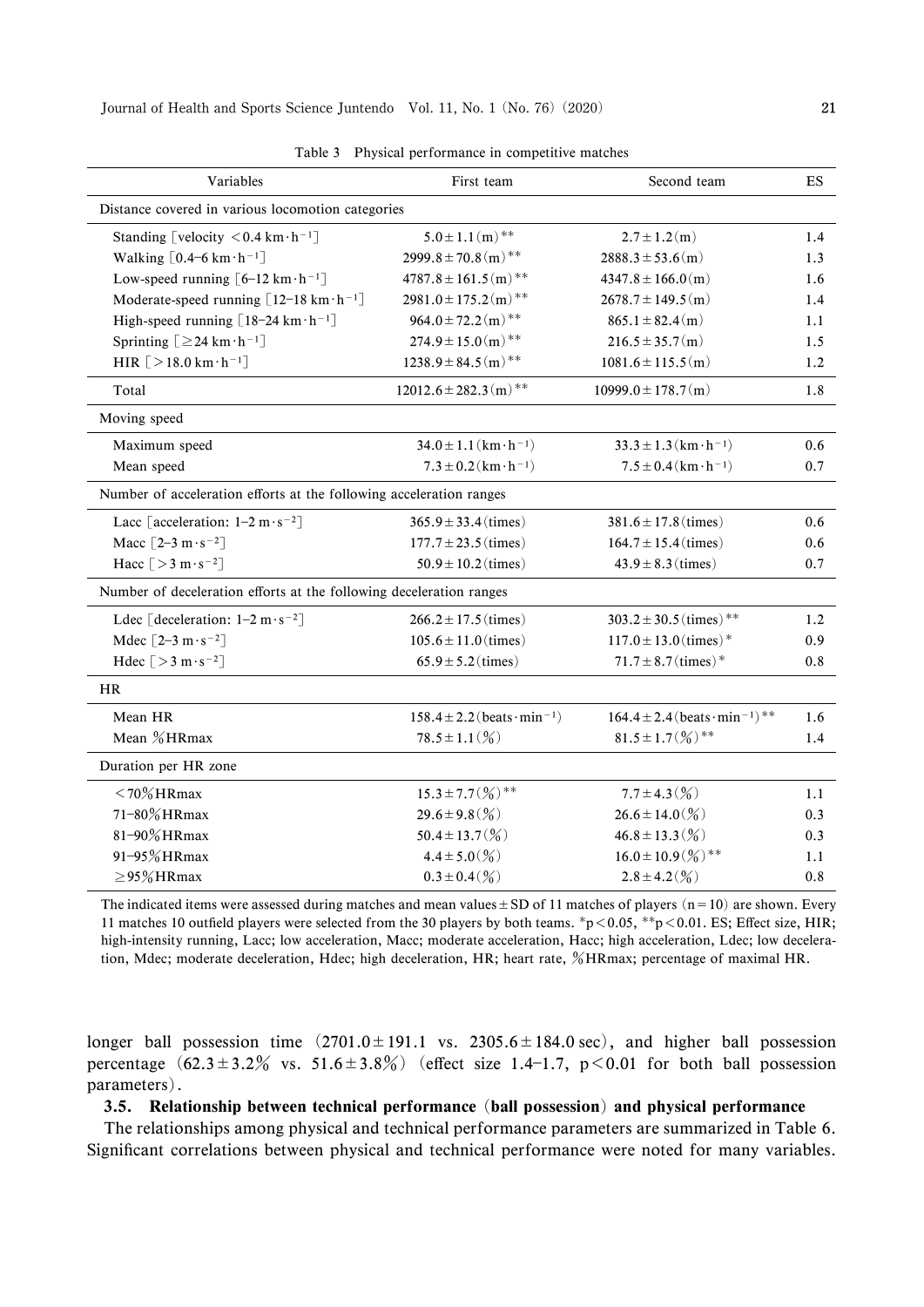| Variables                            | First team                            | Second team                            | ES  |
|--------------------------------------|---------------------------------------|----------------------------------------|-----|
| Number of HIR efforts per field zone |                                       |                                        |     |
| Own half                             | $83.2 \pm 9.9$ (times)                | $114.0 \pm 25.5$ (times) <sup>**</sup> | 1.3 |
| Opponent's half                      | $87.8 \pm 19.6$ (times) <sup>**</sup> | $62.8 \pm 13.8$ (times)                | 1.2 |
| Percent HIR time in field zone       |                                       |                                        |     |
| Own half                             | $49.1 \pm 7.8\ (\%)$                  | $63.9 \pm 10.1(\%)$ **                 | 1.3 |
| Opponent's half                      | $50.9 \pm 7.8(\frac{0}{0})$ **        | $36.1 \pm 10.1\ (\%)$                  | 1.3 |

Table 4 Distribution of high-intensity running efforts across the playing field

The indicated items were assessed during matches and mean values  $\pm$  SD of 11 matches of players  $(n=10)$  are shown. For every 11 matches, 10 outfield players were selected from the 30 players available, by both teams.  $\frac{p}{0.05}$ ,  $\frac{p}{0.01}$ . ES; Effect size.

Table 5 Technical performance (ball possession) in competitive matches

| Variables                  | First team                             | Second team                           | ES  |
|----------------------------|----------------------------------------|---------------------------------------|-----|
| Actual playing time        | $4340.5 \pm 161.1$ (sec)               | $4462.5 \pm 74.9$ (sec) <sup>**</sup> | 0.9 |
| Ball possession time       | $2701.0 \pm 191.1$ (sec) <sup>**</sup> | $2305.6 \pm 184.0$ (sec)              | 1.4 |
| Ball possession percentage | $62.3 \pm 3.2(\%)$ <sup>**</sup>       | $51.6 \pm 3.8\,($ %)                  | 1.7 |
|                            |                                        |                                       |     |

The indicated items were assessed during matches and mean values  $\pm$  SD of 11 matches of players (n  $=10$ ) are shown. For every 11 matches 10 outfield players were selected from the 30 players available, by both teams.  ${}^*p<0.05$ ,  ${}^*p<0.01$ . ES; Effect size.

There was a very strong correlation between ball possession percentage and HIR for both the first team  $(r=0.90, p<0.01)$  and the second team  $(r=0.95, p<0.01)$ . Additionally, ball possession was strongly correlated with Lacc (r=0.85, p <0.01), Macc (r=0.88, p <0.01), and Hacc (r=0.89, p <0.01) for the first team, whereas only Hacc showed significant correlation for the second team. Deceleration effort was found to be significantly correlated with ball possession at both competitive levels. Finally, ball possession percentage showed a moderate correlation with own-half HIR  $(r=0.62, p<0.05)$  and opponent's-half HIR ( $r = 0.63$ ,  $p < 0.05$ ) for the first team, and significant correlations with own-half HIR  $(r=0.73, p<0.01)$  and opponent's-half HIR  $(r=0.71, p<0.01)$  for the second team.

### 4. Discussion

To the best of our knowledge, this is the first study to comprehensively examine ball possession activity profiles during competitive matches among players at different competitive levels on the same team. It is also, to the best of our knowledge, the only study to explore the relationship between ball possession and HIR on own-side and opponent-side fields. Our key findings were:  $(1)$  activity profiles, comprising physical and technical performances, were different among players at different competitive levels, and  $(2)$  ball possession percentages and deceleration efforts were strongly correlated.

As expected, the first-team surpassed the second-team regarding technical performance (ball possession measurements). However, physical performance parameters including total distance covered and mean speed were significantly higher among second-team players, whereas high-speed running, sprinting, HIR distance, and maximum speed were significantly higher among first-team players. Taken together, these findings suggest that situational control of movement speed yields different results at different competitive levels. Simply put, during ball possessions, increasing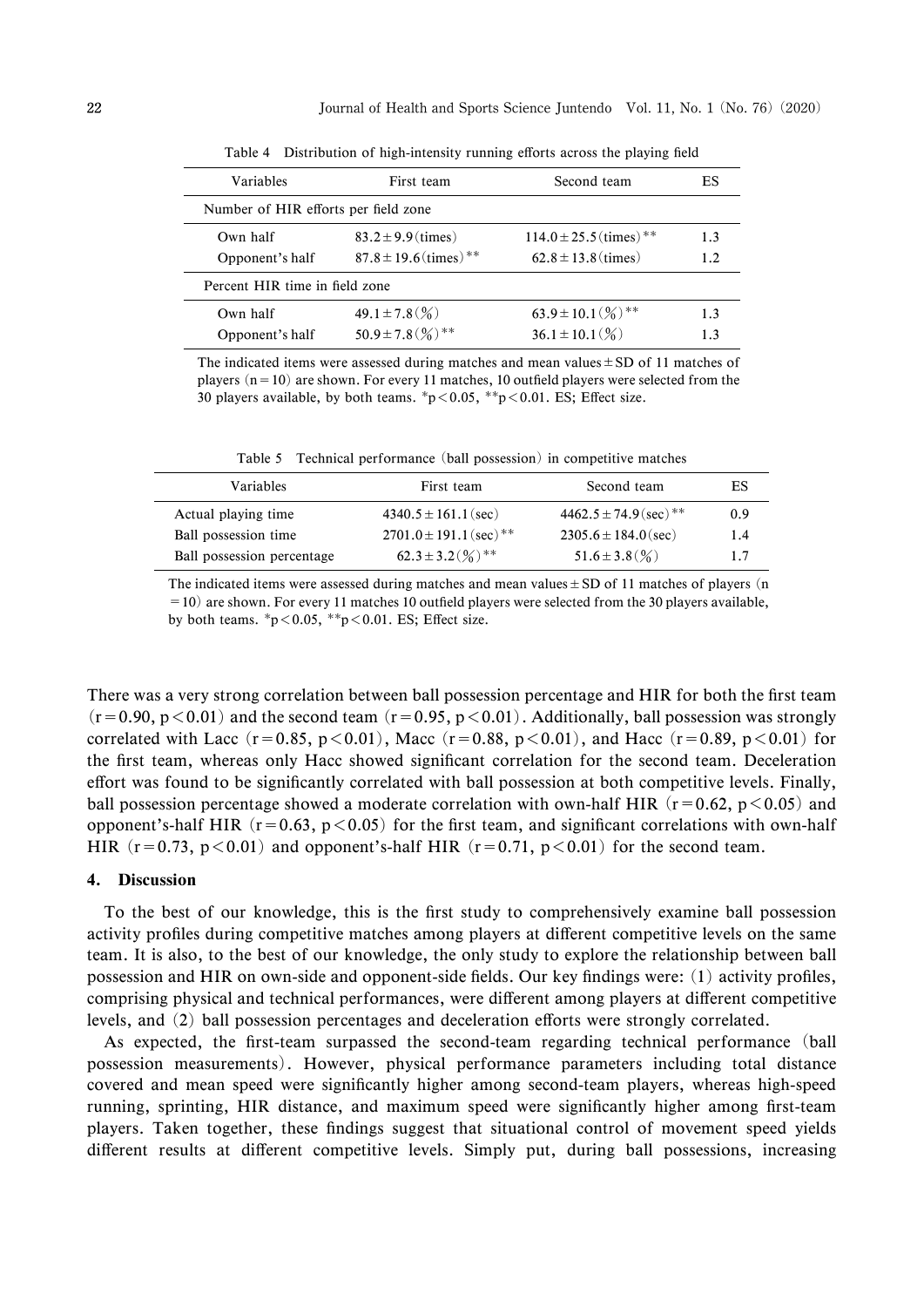| Variables of PPFs      | Correlation coefficient between BPP and each PPF |             |
|------------------------|--------------------------------------------------|-------------|
|                        | First team                                       | Second team |
| Distance covered       | $-0.81**$                                        | 0.54        |
| Distance at HIR        | $0.90**$                                         | $0.95***$   |
| Acceleration efforts   |                                                  |             |
| Lacc                   | $0.85**$                                         | 0.25        |
| Macc                   | $0.88**$                                         | 0.35        |
| Hacc                   | $0.89**$                                         | $0.77**$    |
| Deceleration efforts   |                                                  |             |
| Ldec                   | $-0.86**$                                        | $-0.96**$   |
| Mdec                   | $-0.87**$                                        | $-0.96**$   |
| Hdec                   | $-0.93**$                                        | $-0.84**$   |
| Mean HR                | $-0.56$                                          | $-0.83**$   |
| Own half by HIR        | $-0.62*$                                         | $-0.73**$   |
| Opponent's half by HIR | $0.63*$                                          | $0.71**$    |

Table 6 Relationships between technical performance and physical performance factors

Pearson's correlation analysis was performed to assess the relationships between technical performance (i.e. ball possession percentage; BPP) and physical performance factors (PPFs) during 11 matches for both teams.  $p<0.05$ ,  $p<0.01$ . HIR; high-intensity running, Lacc; low acceleration, Macc; moderate acceleration, Hacc; high acceleration, Ldec; low deceleration, Mdec; moderate deceleration, Hdec; high deceleration, HR; heart rate,  $\frac{6}{3}$ HRmax; percentage of maximal HR.

movement speed limits the space and time to perform certain movements. Therefore, HIR is required when playing against higher-level opponents<sup>13)15)34)</sup>. In other words, the first-team may have employed superior control of the movement speed during possessions or to regain the ball, even though all acceleration and deceleration measurements indicated that second-team players were at least as physically capable. In small-sided games, the players require a higher level of collective organization and optimization of space occupation<sup>3)</sup>. If these parameters are compromised, acceleration and deceleration may increase to compensate for more frequent loss of possession. In particular, the difference between the teams of acceleration efforts and deceleration efforts in ball possession training sessions is expected to be due to player's competitive levels.

HR is commonly used as a measure of exercise intensity, despite the fact that HR varies in response to many factors<sup>1)</sup>. Interestingly, the mean HR and percent time spent at HRmax were significantly higher among second-team players, indicating that exercise intensity varies with competitive level. The effective duration of ball possession (time per possession) and the time needed to regain possession may affect the exercise intensity required at different competitive levels. Such factors should also be recorded when evaluating technical performance.

We found that, during competitive matches, first-team players covered significantly higher distances in all categories of locomotion, confirming previous observations that higher-level players cover more total distance and HIR distance<sup>11)15</sup>)<sup>34</sup>). However, we did not find significant differences in acceleration at different competition levels. Mara et al.  $(2017)^{30}$  suggested that acceleration is important to successfully challenge opposing players during ball possessions, defensively tackling opposing players, and getting to the ball first in one-on-one contests. The acceleration analysis results suggest that possession and out-of-possession data should be reported separately. The results of the deceleration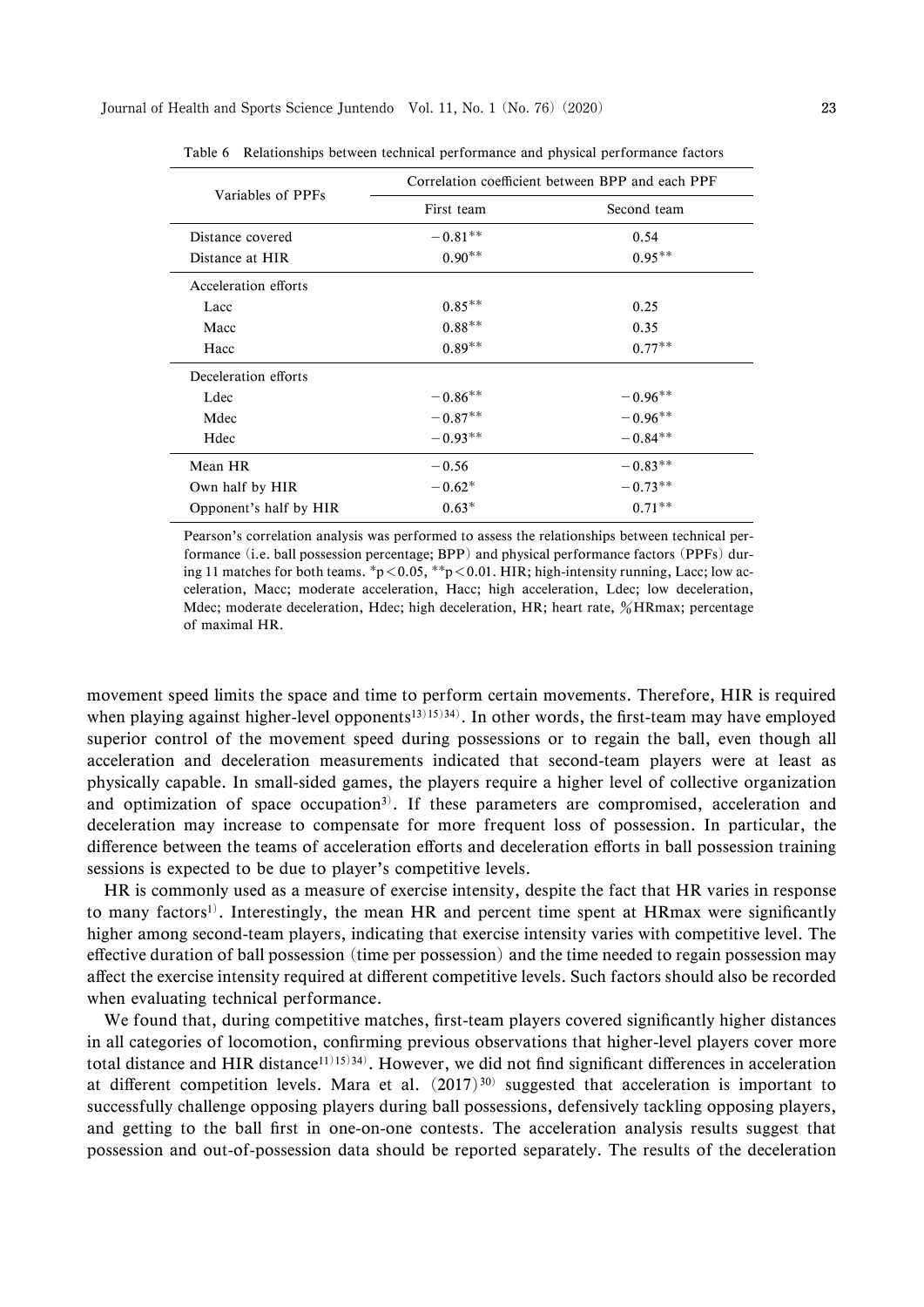analysis indicated a clear effect of competition level on physical performance. It is expected that more deceleration efforts will be performed when the opposing team has ball possession. Repeated decelerations might increase fatigue because of the rapid eccentric contractions required, which could hinder performance<sup>25)</sup>. However, the characteristics of fatigue are muscle specific, and the current understanding of fatigue characteristics of synergistic muscle groups responsible for deceleration is  $limited<sup>5</sup>$ .

Second-team players had higher HR and spent more time in higher HR zones, likely due to the relationship between ball possession and exercise intensity. When the opposing team has ball possession, the players are required to increase their physical performance regardless of their physical strength. Ball possession is an important technical variable affecting team success<sup>14)</sup>, and we confirmed that it greatly influences the activity profile. Furthermore, we found that first-team players had significantly higher ball possession percentage and percentage time of HIR in on the opponent's half of the playing field, suggesting that these parameters differ with competitive level, ultimately affecting activity profiles. These findings are supported by the observations of Bradley et al.  $(2013)^9$ , which suggested that HIR is important for increasing ball possession percentage. In contrast, factors that increase HIR on the team's own half of the playing field are affected when collective organization and space occupation are inadequate, or during an opponent attack, when the technical skills necessary to gain ball possession become important.

Finally, the relationship between ball possession and noteworthy physical performance became clear. The main findings of this study showed that there is a strong correlation between ball possession percentage and deceleration efforts. When out of possession, it is necessary to move according to the opponent's ball possession, and the number of decelerations increase accordingly (e.g., direct-side change and indirect-side change by the ball possession of the opponent team will be forced to change direction many times). As a result, it is inferred that the player must play with a high exercise intensity. On the contrary, one's own team may have an advantage because it can apply a physical load to the opponent by increasing the ball possessions. Therefore, it is suggested that deceleration may be an index for evaluating ball possession. The information provided in this study would be useful information for coaches since the activity profile is related to ball possession, and observations related to ball possession can help them to select match tactics.

This study has several limitations. In soccer, physical performance is position specific<sup>10)15)16</sup>. However, our analysis of ball possession did not consider each position individually, and instead evaluated the team's overall dynamics. Additionally, match location (home or away), outcome (win, lose, or draw), strength of the opposing team (rank of league), and opposing team's strategy were not included in the current analysis. Further investigations are warranted to clarify the effect of these factors on the activity profile of soccer players. Additionally, it may be useful to evaluate the detailed distribution of HIR efforts across the playing field, including the direction of such efforts. Finally, since we considered only two competitive levels (first and second division) and included players from a single university, our findings may not be fully generalizable.

#### 5. Conclusions

In this study, we employed time-motion analysis and notational analysis to conduct a comprehensive investigation of the influence of ball possession on activity profiles in soccer. We found that the influence of ball possession on activity profile depends on the level of competition, with different levels of HIR occurring in a team's own half and opponent's half ˆelds, and that ball possession percentage correlates with the deceleration effort.

Declaration of interests: The authors declare that there are no conflicts of interests.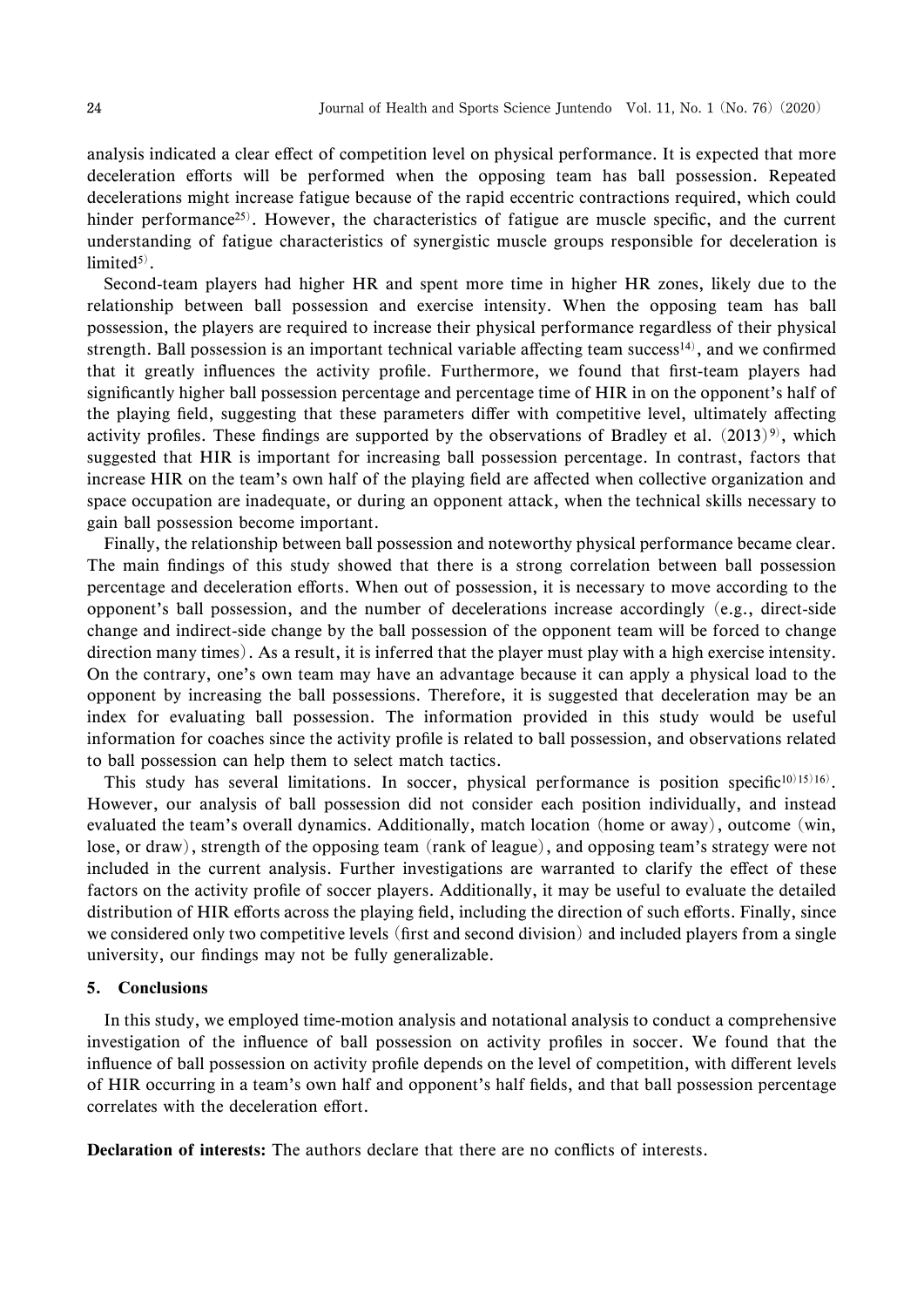#### References

- 1) Achten, J., and Jeukendrup, A. E. (2003) Heart rate monitoring: Applications and limitations. Sports Medicine, 33(7), 517-538.
- 2) Aguiar, M. V., Botelho, G. M., Gonçalves, B. S., and Sampaio, J. E. (2013) Physiological responses and activity profiles of football small-sided games. The Journal of Strength & Conditioning Research,  $27(5)$ , 1287–1294.
- 3) Aguiar, M., Goncalves, B., Botelho, G., Lemmink, K., and Sampaio, J. º (2015) Footballers' movement behaviour during  $2-$ ,  $3-$ ,  $4-$  and  $5-a$ -side small-sided games. *Journal of Sports Sciences*,  $33(12)$ ,  $1259-1266$ .
- 4) Alexander, J. P., Hopkinson, T. L., Wundersitz, D. W., Serpell, B. G., Mara, J. K., and Ball, N. B. (2016) Validity of a wearable accelerometer device to measure average acceleration values during high-speed running. The Journal of Strength & Conditioning Research,  $30(11)$ ,  $3007-3013$ .
- 5) Akenhead, R., Hayes, P. R., Thompson, K. G., and French, D. (2013) Diminutions of acceleration and deceleration output during professional football match play. Journal of Science and Medicine in Sport, 16(6), 556-561.
- 6) Andersson, H., Ekblom, B., and Krustrup, P. (2008) Elite football on artificial turf versus natural grass: Movement patterns, technical standards, and player impressions. Journal of Sports Sciences,  $26(2)$ , 113-122.
- 7) Austin, D. J., and Kelly, S. J. (2013) Positional differences in professional rugby league match play through the use of global positioning systems. The Journal of Strength & Conditioning Research,  $27(1)$ , 14-19.
- 8) Bradley, P. S., Archer, D. T., Hogg, B., Schuth, G., Bush, M., Carling, C., and Barnes, C. (2016) Tier-specific evolution of match performance characteristics in the English Premier League: It's getting tougher at the top. Journal of Sports Sciences,  $34(10)$ , 980-987.
- 9) Bradley, P. S., Lago-Penas, C., Rey, E., and Gomez Diaz, A. (2013) The effect of high and low percentage ball possession on physical and technical profiles in English FA Premier League soccer matches. Journal of Sports Sciences, 31  $(12)$ , 1261-1270.
- 10) Buchheit, M., Mendez-Villanueva, A., Simpson, B. M., and Bourdon, P. C. (2010) Match running performance and fitness in youth soccer. International Journal of Sports Medicine,  $31(11)$ ,  $818-825$ .
- 11) Castellano, J., Blanco-Villaseñor, A., and Alvarez, D. (2011) Contextual variables and time-motion analysis in soccer. International Journal of Sports Medicine,  $32(6)$ ,  $415-421$ .
- 12) Cohen, J. (1960) A coefficient of agreement for nominal scales. *Educational and Psychological Measurement*,  $20(1)$ ,  $37 - 46$ .
- 13) Collet, C. (2013) The possession game? A comparative analysis of ball retention and team success in European and international football, 2007-2010. Journal of Sports Sciences,  $31(2)$ , 123-136.
- 14) Da Mota, G. R., Thiengo, C. R., Gimenes, S. V., and Bradley, P. S. (2016) The effects of ball possession status on physical and technical indicators during the 2014 FIFA World Cup Finals. Journal of Sports Science, 34(6), 493-500.
- 15) Di Salvo, V., Gregson, W., Atkinson, G., Tordoff, P., and Drust, B. (2009) Analysis of high intensity activity in Premier League soccer. International Journal of Sports Medicine, 30(3), 205-212.
- 16) Gregson, W., Drust, B., Atkinson, G., and Di Salvo, V. (2010) Match-to-match variability of high-speed activities in premier league soccer. International Journal of Sports Medicine,  $31(4)$ ,  $237-242$ .
- 17) Hughes, M. D. (2003) Notational analysis. In T. R. Williams, and A. Mark (Eds.), Science and soccer. London: Routledge, 245-264.
- 18) Hughes, M. and Franks, I. (2005) Analysis of passing sequences, shots and goals in soccer. Journal of Sports Sciences,  $23(5)$ , 509-514.
- 19) James, N. (2006) The role of notational analysis in soccer coaching. International Journal of Sports Science & Coaching,  $1(2)$ ,  $185-198$ .
- 20) James, N., Jones, P. D., and Mellalieu, S. D. (2004) Possession as a performance indicator in soccer. International Journal of Performance Analysis in Sport,  $4(1)$ , 98-102.
- 21) Lago, C. (2009) The influence of match location, quality of opposition, and match status on possession strategies in professional association football. Journal of Sports Sciences,  $27(13)$ , 1463-1469.
- 22) Lago, C., and Dellal, A. (2010) Ball possession strategies in elite soccer according to the evolution of the match-score: The influence of situational variables. Journal of Human Kinetics,  $25(1)$ ,  $93-100$ .
- 23) Lago, C., and Martin, R. (2007) Determinants of possession of the ball in soccer. Journal of Sports Sciences,  $25(9)$ , 969-974.
- 24) Lago-Ballesteros, J., Lago-Penas, C., and Rey, E. (2012) The effect of playing tactics and situational variables on achieving score-box possessions in a professional soccer team. Journal of Sports Sciences,  $30(14)$ ,  $1455-1461$ .
- 25) Lakomy J., and Haydon, D. T. (2004) The effects of enforced, rapid deceleration on performance in a multiple sprint test. The Journal of Strength & Conditioning Research,  $18(3)$ , 579-583.
- 26) Link, D., Kolbinger, O., Weber, H., and Stöckl, M. (2016) A topography of free kicks in soccer. Journal of Sports Sciences, 34(24), 2312-2320.
- 27) Maehana, H., Miyamoto, A., Kiuchi, M., Koshiyama, K., Suzuki, K., and Yoshimura, M. (2018) The comparison of attacking aspects between the international level and domestic level in amputee soccer tournament. International Journal